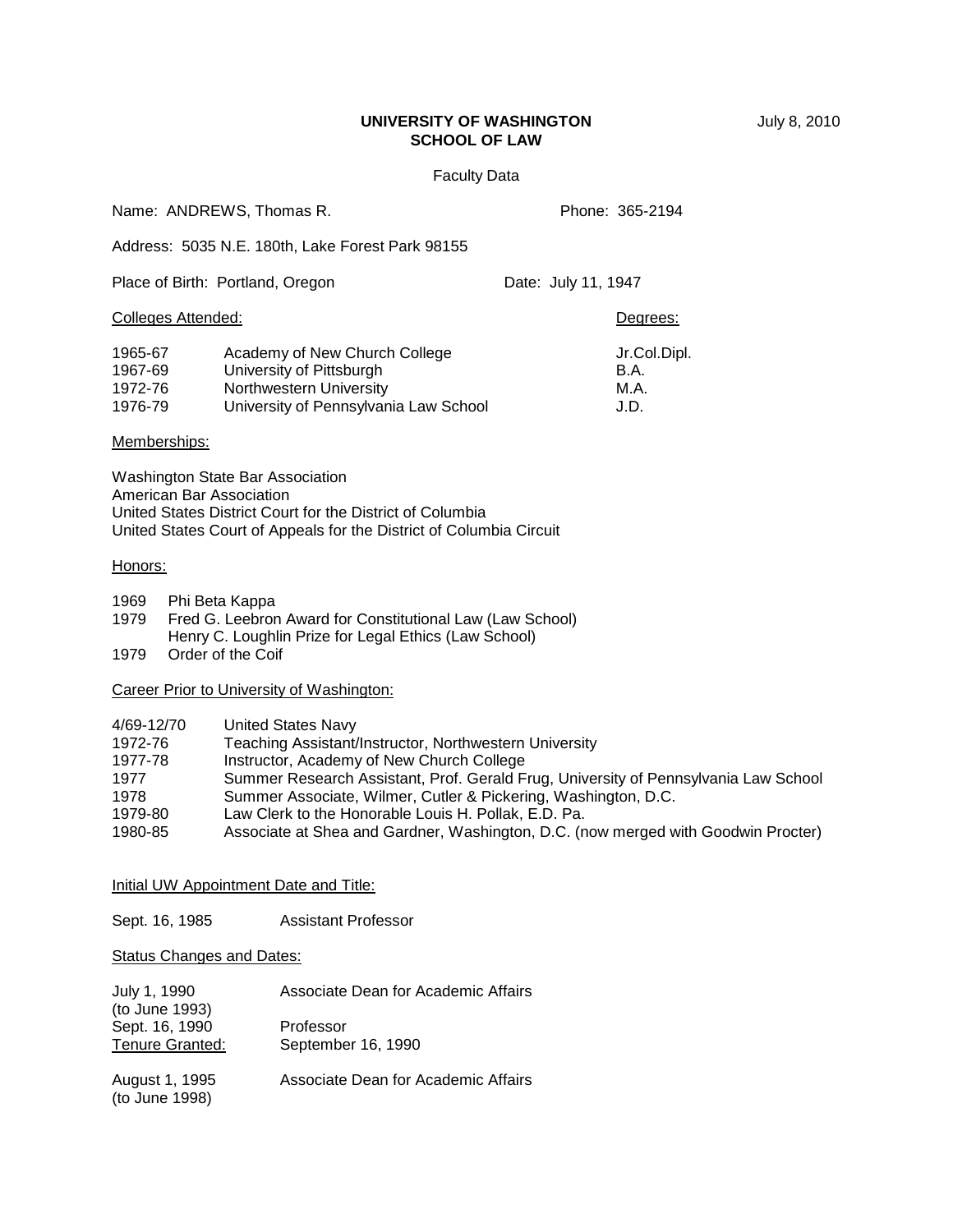Leaves of Absence: Paid Professional Leaves for Spring Quarter 1995 Academic Year 2002-03 Winter & Spring Quarters 2010

From November 2002 thru February 2003:

Visiting Professor, Hitotsubashi University, Kunitachi, Japan

State Bar Committees, Boards, Study Groups, Task Forces:

- 1987-88 WSBA Real Property, Probate and Trust Section Ad Hoc Committee on Amending the Quasi-Community Property Act: (Technical corrections enacted in 1988).
- 1987-95 WSBA Probate Law Task Force (Review and revision of the Washington law of testate and intestate succession and related statutes)(major legislation enacted 1995).
- 1995-98 WSBA Rules of Professional Conduct Committee
- 2000-01 WSBA Disciplinary 2000 Task force
- 2000-01 WSBA Futures of the Profession Study Group
- 2004-05 WSBA Rules of Professional Responsibility Committee
- 2005-2008 WSBA Disciplinary Board
- 2007-2009 Task Force to Consider ABA Report on Washington Disciplinary System
- 2008-Present Washington State Practice of Law Board

National Bar and/or Professional Committees:

- 1996-99 AALS Committee on Bar Admission and Lawyer Performance
- 1999-2000 ABA Committee on Law School Administration
- 2005-Present ACTEC Professional Responsibility Committee

# Courses Taught

Property II/Transmission of Wealth Torts (first year) Professional Responsibility Property (first year) Community Property Law & Ethics of Charitable Giving Seminar General Externship Seminar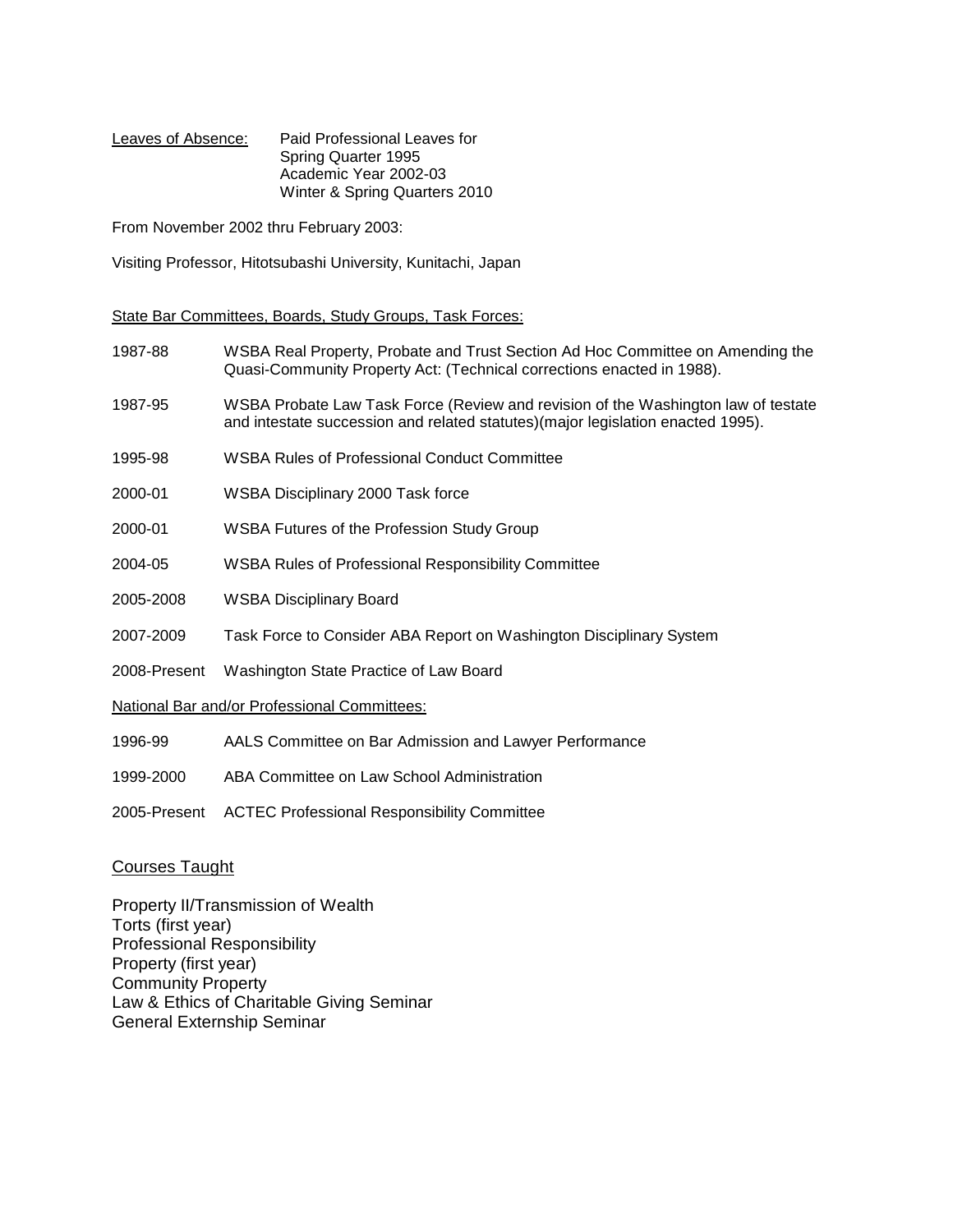## **BIBLIOGRAPHY OF**

## **Thomas R. Andrews**

#### **Book Chapters and Supplements:**

- WSBA, COMMUNITY PROPERTY DESKBOOK (1999) (co-editor/author) Author: Supplements to Chapters 3, 6 and 8.
- WSBA, COMMUNITY PROPERTY DESKBOOK (3d ed)(2003)(co-editor). Author: Revisions and updates to Chapters 1, 3, 6, and 8.
- WSBA, PROBATE DESKBOOK (2005)(co-editor in chief): Author: Ch 3: "Professional Responsibiliy"

WSBA ESTATE PLANNING DESKBOOK (2005)(co-editor in chief). Author Ch. 2: "Estate Planning Representation" Ch. 4: "Characterization of Property" (with Gary Randall) Ch. 10 "Migratory and Conflict Issues"

## **Published Articles:**

Comment: "The Free Exercise Clause, the NLRA, and Parochial School Teachers," 126 University of Pennsylvania L. Rev. 631 (1978).

"Washington's new quasi-community property act: Protecting the Immigrant Spouse," 15 Community Property Journal 50 (1988). 24pp.

"Nonlawyers in the Business of Law: Does the One Who Has the Gold Really Make the Rules?" 40 Hastings Law Journal 577 (1989). 79pp.

"Creditors' Rights Against Nonprobate Assets in Washington: Time for Reform," 65 Washington Law Review 73 (1990). 58pp.

"Income from Separate Property: Towards a Theoretical Foundation," 56 Law and Cont. Probs. 171 (1993). 45 pp.

"Challenges to the Legal Profession in the New Millenium," 32 Hitotsubashi J. Law & Politics 37 (2004), 30 pp. (Also translated in Japanese for a sister publication at Hitotsubashi Law School.)

"The Limits of Confidentiality: Recent Developments in the United States Relating to a Lawyer's Right to Disclose Confidences to Prevent Property Damage and Fraud," 21 Ritsumeikan L. Rev. 19 (2004), 28 pp. + appendix.

#### **Papers:**

"Creditors' Rights to Nonprobate Assets." Paper presented as part of CLE: Creditors' Claims in Decedents' Estates (Univ. of Wash., Feb. 8, 1986). 54pp.

"The New Quasi-Community Property Act." Paper presented as part of 31st Estate Planning Seminar (Seattle,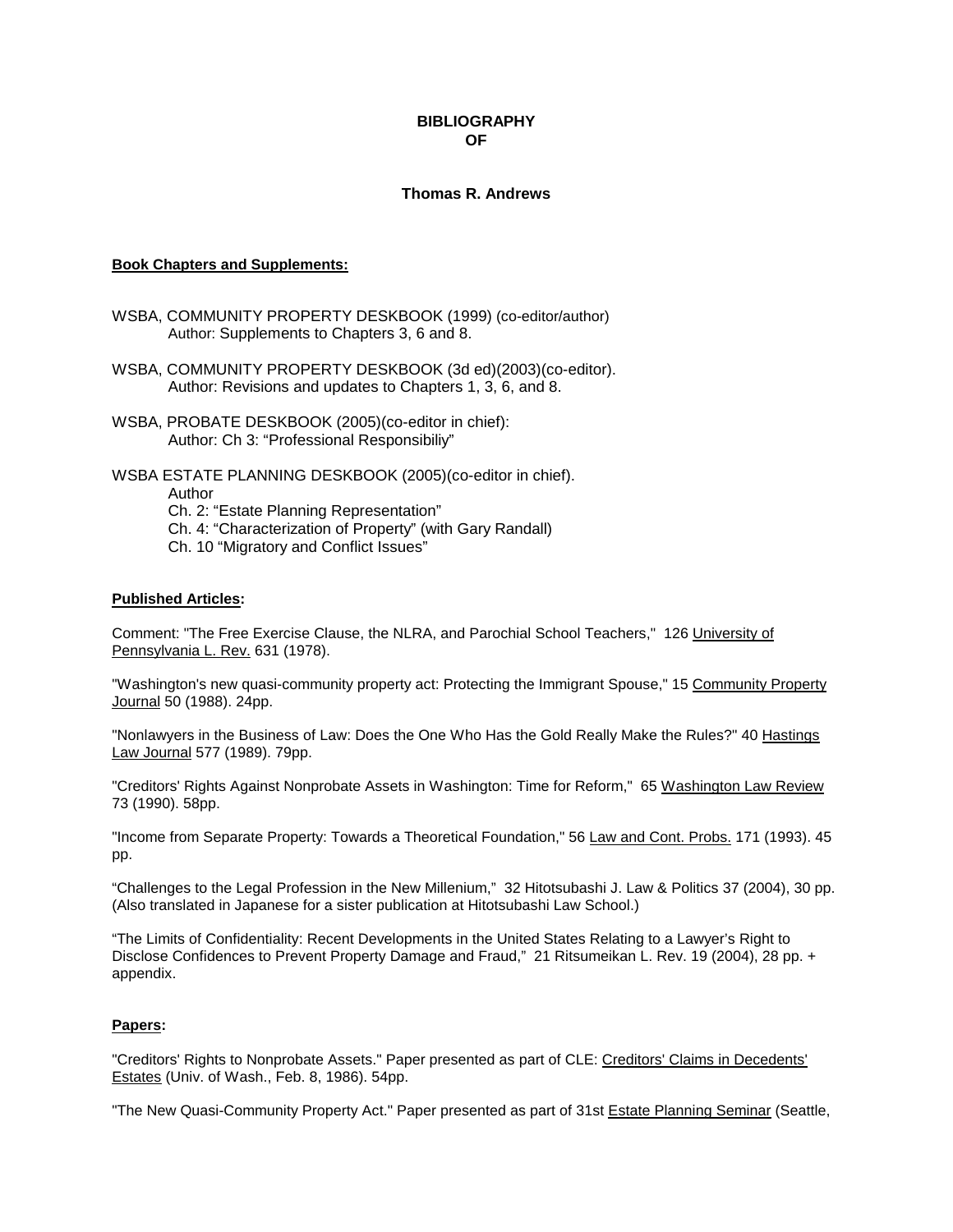Oct. 24, 1986). 34pp.

"Recurring Ethical Concerns in Estate Planning." Paper presented as part of CLE: Basic Estate Planning (Univ. of Wash., April 4, 1987, May 14, 1988, April 8, 1989, October 1994; Spring 2004. Approx. 50pp. Updated, expanded and presented as "Ethics and Estate Planning" as part of CLE: Basic Estate Planning Skills Certificate Program (Univ. of Wash, Oct. 28, 1994, updated and represented Fall 1998 and Spring 2000).

"Supervision of Lawyer and Nonlawyer Employees." Paper presented as part of CLE: Prosecuting, Defending and Avoiding Malpractice Claims (Univ. of Wash., Oct. 3, 1987). 30 pp.

"The Last Five Years: A Review of Significant Washington Case Law Affecting Your Estate Planning." Paper presented as part of 34th Estate Planning Seminar (Seattle, Oct. 19, 1989). 40 pp.

"The Ethics of Law Firm Diversification." Paper presented as part of CLE: Professional Responsibility (Univ. of Wash., Nov. 17, 1989). 30 pp.

"Ethical Issues in Estate Planning." Paper presented for use as part of a Panel on "`Real Life' Ethical Issues You May Have to Confront During Estate Planning" at 35th Estate Planning Seminar (Seattle, Nov. 8, 1990). 39pp.

"Washington's Wills Act: Some of the Snares and Pitfalls." Paper presented as part of CLE: Basic Estate Planning (Univ. of Wash., April 21, 1990). 20 pp.

"Ethical Issues in Family Law Practice." Paper presented as part of CLE: Fourth Annual Family Law Institute (Univ. of Wash., May 5, 1990). 34 pp.

"Planning in the Shadow of the Statute of Descent and Distribution," Paper presented as part of CLE: Basic Estate Planning Skills Certificate Program (Univ. of Wash, Oct. 28, 1994)(updated and represented through Spring 2004).

Reflections on a Lawyer's Duty to Keep Confidences, delivered at the University of British Columbia on April 7, 1995.

Conflict of Laws and Choice of Law: Probate and Ownership Issues, Paper presented as part of part of the 1995 Real Property, Probate and Trust Midyear Meeting (June 4, 1995, Stevenson, Washington). 36pp.

Ablamis, Boggs and Other Developments in Employee Benefits, Including Related Federal Issues, prepared for WSBA CLE: Community Property Law & Developments: The Impact on Your Practice (Oct. 10, 1997).

Legal Ethics According to John Grisham: `The Rainmaker, Paper presented at UW CLE 6th Annual Professional Responsibility Institute (December 1998) 20 pp.

Can Community Property and Nonmarital Relationships Cohabit? A Selective Survey of Significant Developments in Washington Community Property Law, Paper presented as part of the 1999 WSBA RPPT Section Midyear Meetings (June 1999) 31 pp..

Ethical Issues in Probate and Post-Mortem Planning, Paper presented at WSBA CLE Program on Advanced Probate (July 21, 1999). 31 pp.

The Changing Landscape of Professional Responsibility: What Should the Estate Planner Know? Paper presented at 44<sup>th</sup> Annual Estate Planning Seminar (October 1999). 29 pp.

"The Role of the Attorney and Ethical Concern": Paper presented at UW CLE "Capacity & Undue Influence" (November 2000), 11pp.

"Ethical Issues Under TEDRA": Paper presented at KCBA CLE "Trust & Estate Dispute Resolution Act (TEDRA): Nuts & Bolts and Beyond" (February 2002). 15 pp.